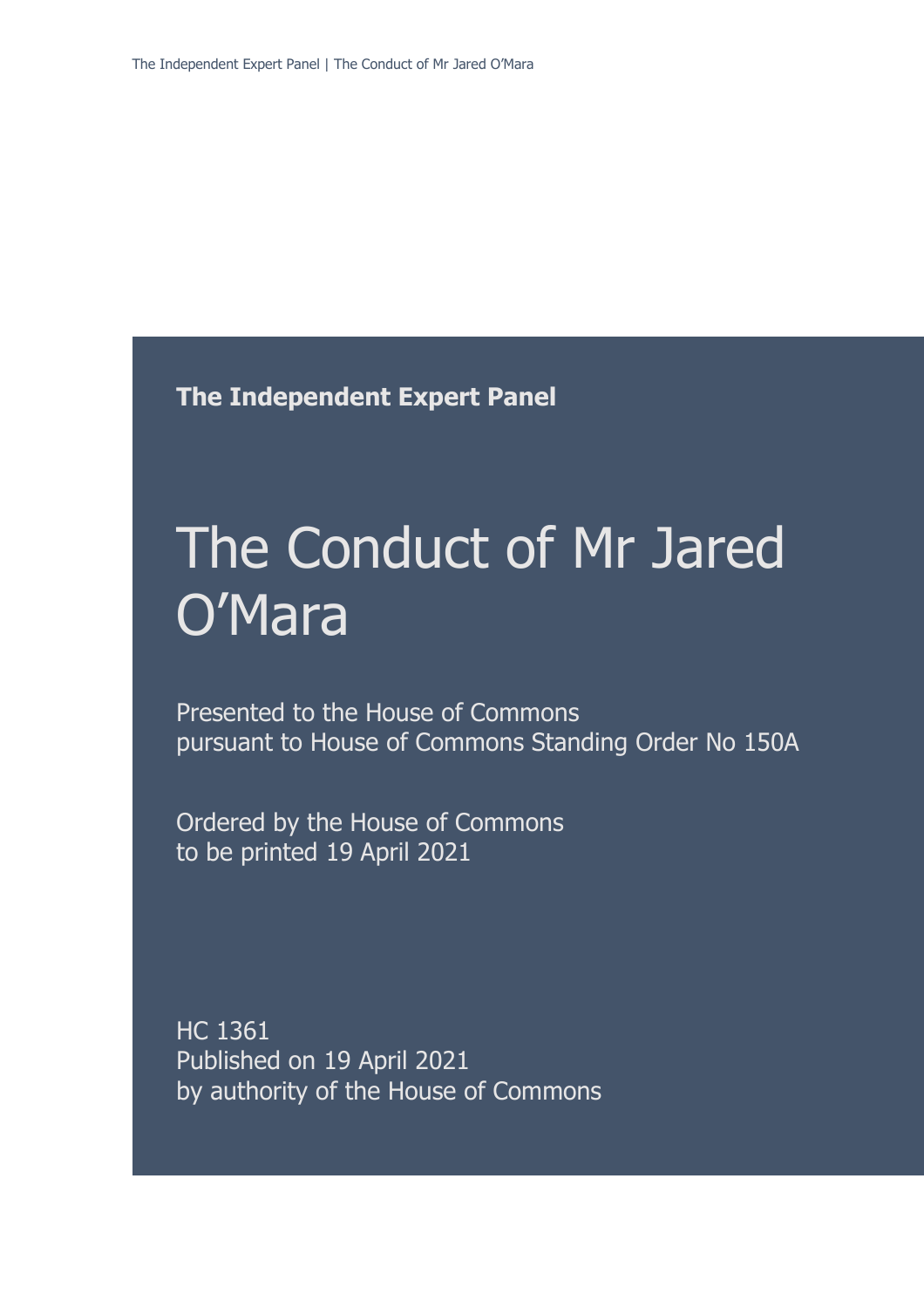### **The Independent Expert Panel**

The Independent Expert Panel was established by the House of Commons on 23 June 2020. The Panel hears appeals against decisions made by the Parliamentary Commissioner for Standards (the Commissioner), considers referrals from the Commissioner and determines sanctions in cases involving an allegation against an MP of a breach of Parliament's Sexual Misconduct Policy or the Bullying and Harassment Policy, under the Independent Complaints and Grievance Scheme.

#### **Current membership**

Mrs Lisa Ball Monica Daley Mrs Johanna Higgins Sir Stephen Irwin (Chair) Professor Clare McGlynn Miss Dale Simon Sir Peter Thornton Dr Matthew Vickers

#### **Powers**

The Panel's powers are set out in House of Commons Standing Orders Nos 150A to 150D. These are available on the internet via [www.parliament.uk.](http://www.parliament.uk/)

#### **Publication**

© Parliamentary Copyright House of Commons 2021. This publication may be reproduced under the terms of the Open Parliament Licence, which is published at [www.parliament.uk/site-information/copyright-parliament/.](http://www.parliament.uk/site-information/copyright-parliament/) Independent Expert Panel reports are published on the Panel's website at [www.parliament.uk/mps-lords-and](http://www.parliament.uk/mps-lords-and-offices/standards-and-financial-interests/independent-expert-panel/)[offices/standards-and-financial-interests/independent-expert-panel/](http://www.parliament.uk/mps-lords-and-offices/standards-and-financial-interests/independent-expert-panel/) and in print by order of the House.

#### **Panel staff**

The current Secretary to the Panel is Emily Baldock.

#### **Contacts**

All correspondence should be addressed to the Secretary to the Panel. The Panel's email address is [independentexpertpanel@parliament.uk.](mailto:independentexpertpanel@parliament.uk)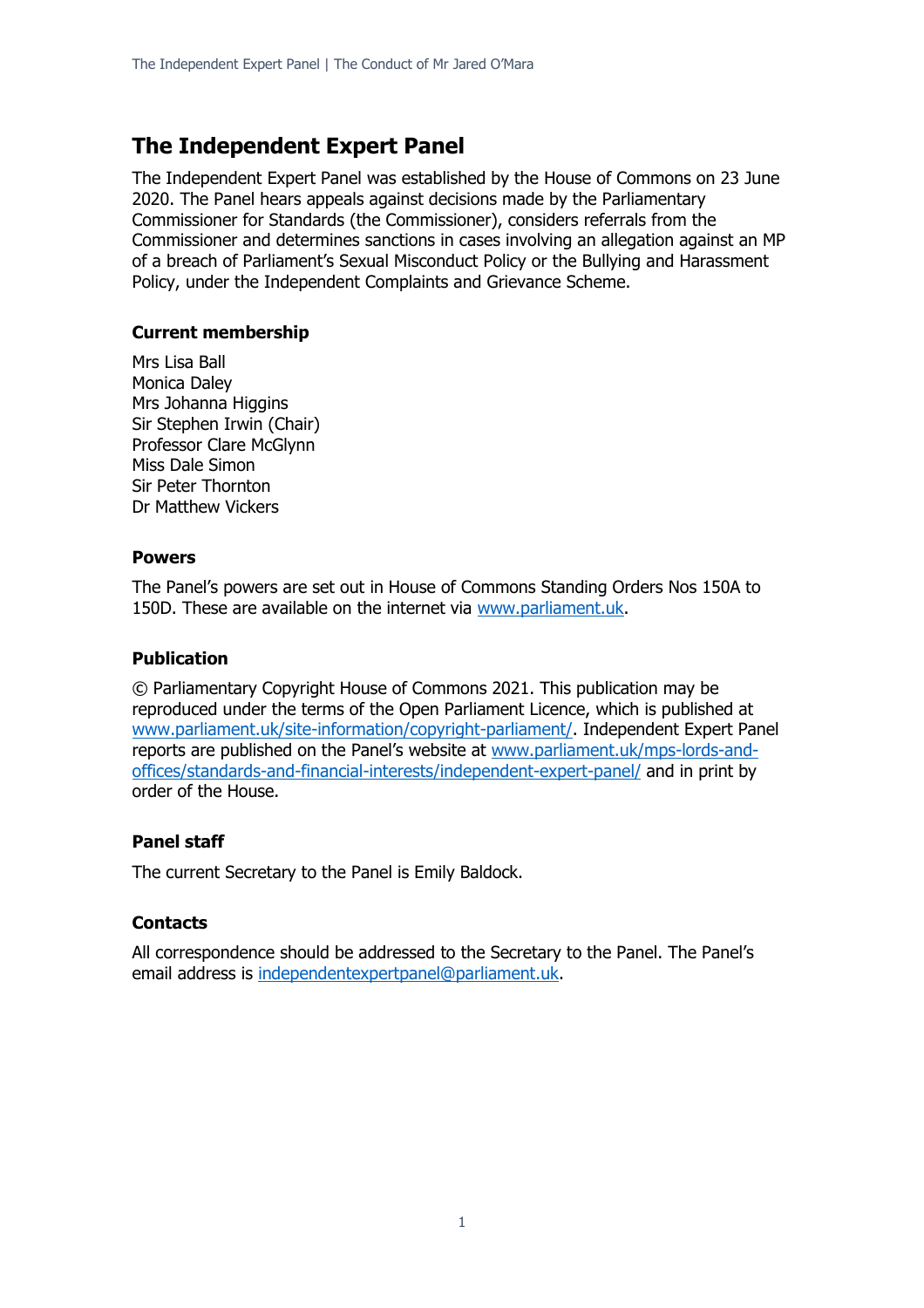## **Report by the Chair of the Panel**

- 1.1 The Independent Expert Panel was established by the House of Commons on 23 June 2020.<sup>1</sup> The Panel hears appeals against decisions made by the Parliamentary Commissioner for Standards (the Commissioner), considers referrals from the Commissioner and determines sanctions in cases involving an allegation against an MP of a breach of Parliament's Sexual Misconduct Policy or the Bullying and Harassment Policy, under the Independent Complaints and Grievance Scheme.<sup>2</sup>
- 1.2 The Panel is guided by the principles of natural justice, fairness for all parties, transparency and proportionality. We understand the seriousness of, and the harm caused by, bullying, harassment and sexual misconduct. We are rigorously independent, impartial and objective, acting without any political input or influence.
- 1.3 This is a report of a decision of the Panel on the conduct of Mr Jared O'Mara, formerly the Member for Sheffield Hallam.
- 1.4 The Reporter, Ms Jennifer Barnes, gave her consent to be identified in this report.
- 1.5 Ms Barnes was employed by Mr O'Mara at his constituency offices for a short period of time in June and July 2019; during part of that period she was directly line managed by him. On 30 July 2019, Ms Barnes raised a formal complaint under Parliament's Sexual Misconduct Policy that she had received inappropriate messages and approaches from Mr O'Mara through various media during her period of employment.
- 1.6 The investigator appointed under Parliament's Independent Complaints and Grievance Scheme found that "the Reporter felt and was subject to escalating behaviours that constitute sexual harassment."

<sup>&</sup>lt;sup>1</sup> HC Deb, 23 June 2020, [col 1244](https://hansard.parliament.uk/commons/2020-06-23/debates/9646C6AF-0D3A-424B-8949-E809F658DB4C/IndependentComplaintsAndGrievanceScheme) [Commons Chamber]

<sup>&</sup>lt;sup>2</sup> Independent Complaints and Grievance Scheme: [https://www.parliament.uk/mps-lords-and](https://www.parliament.uk/mps-lords-and-offices/standards-and-financial-interests/parliaments-behaviour-code/)[offices/standards-and-financial-interests/parliaments-behaviour-code/](https://www.parliament.uk/mps-lords-and-offices/standards-and-financial-interests/parliaments-behaviour-code/)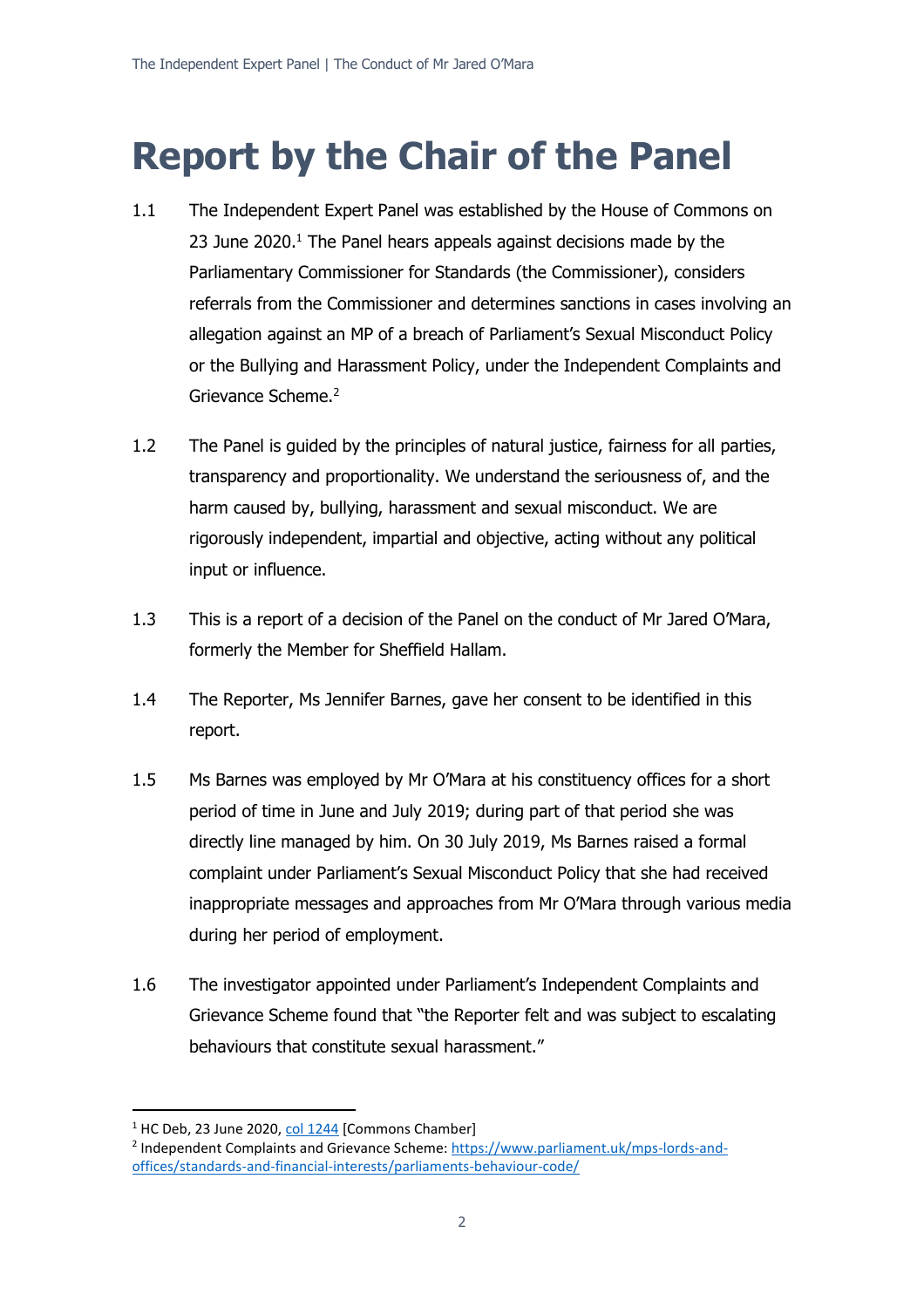- 1.7 In her decision the Parliamentary Commissioner for Standards concluded that Mr O'Mara's behaviour was in breach of section 5.2 and 5.3 of the Sexual Misconduct Policy. She found that the Responder's behaviour amounted to an abuse of power, and that an aggravating factor in this case was the Responder's failure to cooperate with the investigation. On 16 December 2020, she referred the complaint to the Panel for determination of sanction.
- 1.8 Mr O'Mara did not appeal the Commissioner's decision.
- 1.9 On 19 January 2021 I appointed a sub-panel of three members to determine the sanction to be imposed. The members of the sub-panel were:
	- Monica Daley (chair)
	- Mrs Johanna Higgins
	- Dr Matthew Vickers
- 1.10 The sub-panel met on 24 February. As Mr O'Mara is a former Member the options available to the sub-panel regarding sanction were limited to withdrawal of the right to hold a former Member's pass, limiting access to the Parliamentary estate. The sub-panel concluded that this was a serious sanction:

"A pass to the Parliamentary estate is a privilege and, as such, we consider that removing a former Member's pass should not be applied automatically, just because it is the only sanction which is available. That means that to recommend this sanction we must consider that it is appropriate and proportionate."

1.11 The sub-panel carefully considered all the circumstances of the case and concluded:

> "in light of the aggravating features, in particular the lack of remorse or insight and the refusal to engage, that the withdrawal of the Responder's right to a pass is the only appropriate and proportionate sanction that will mark the seriousness of the misconduct, address the harm caused to the Reporter by the Responder's misconduct, and send a signal about the misconduct which declares and upholds standards of behaviour."